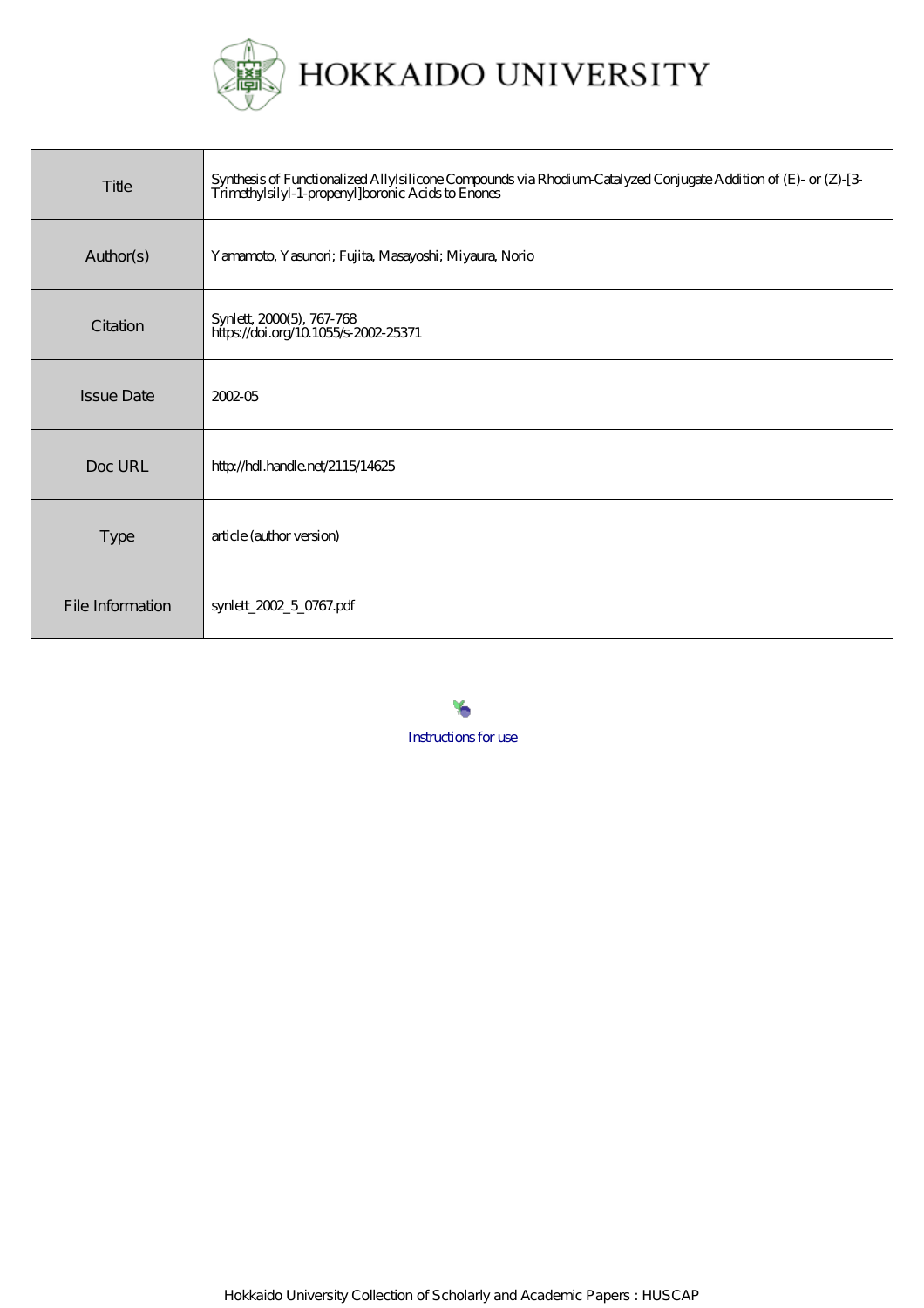# **Synthesis of Functionalized Allylsilicone Compounds** *via* **Rhodium-Catalyzed Conjugate Addition of (** *E***)- or (***Z***)-[3-Trimethylsilyl-1-propenyl]boronic Acids to Enones**

Yasunori Yamamoto, Masayoshi Fujita, and Norio Miyaura\* Division of Molecular Chemistry, Graduate School of Engineering, Hokkaido University, Sapporo 060-8628, Japan Fax +81-11-706-6561 e-mail: miyaura@org-mc.eng.hokudai.ac.jp *Received*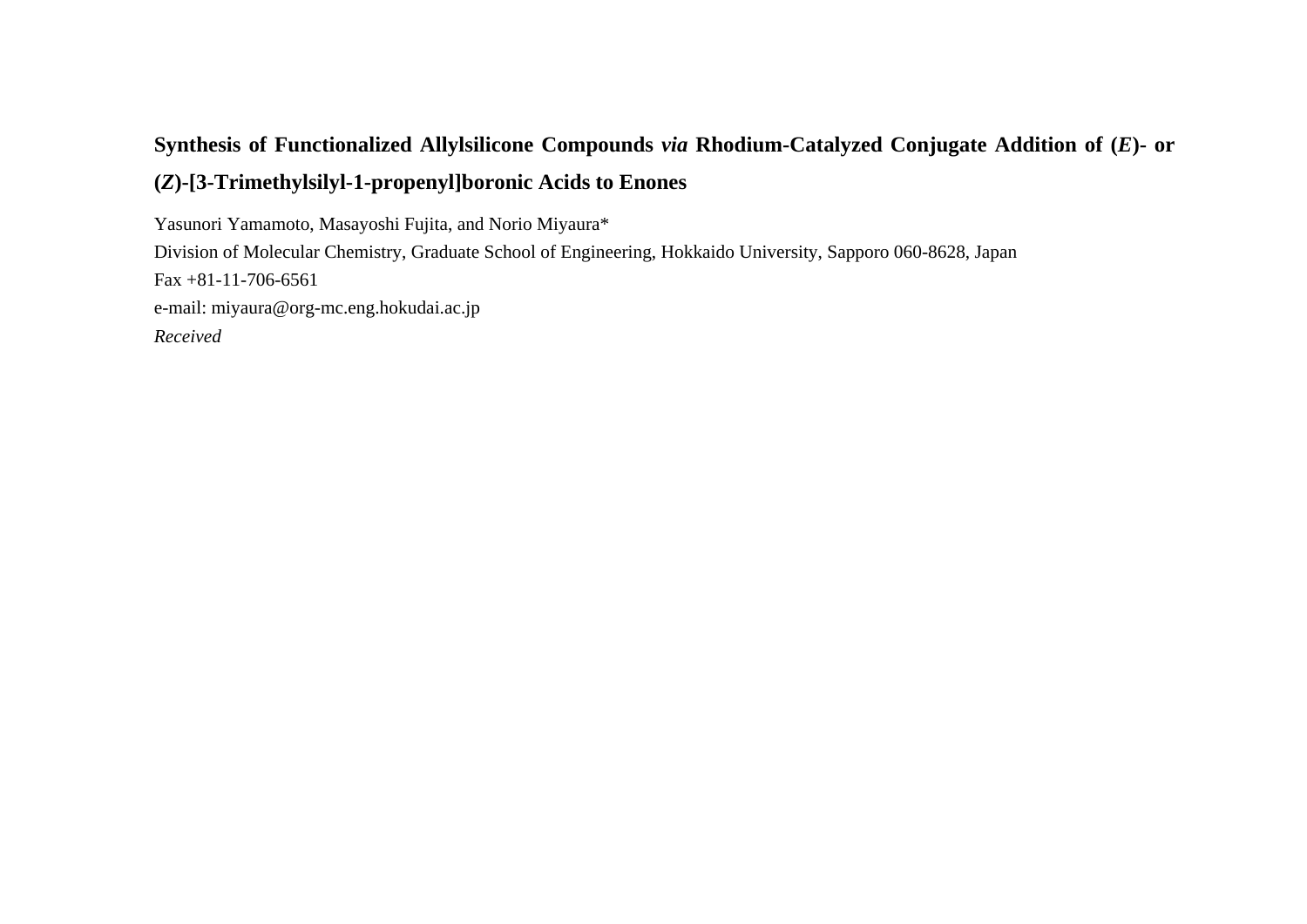**Abstract**: The rhodium-catalyzed conjugate addition of  $(E)$ -Me<sub>3</sub>SiCH<sub>2</sub>CH=CHB(O<sup>*i*</sup>Pr)<sub>2</sub>  $Pr)_2$  or

 $(Z)$ -Me<sub>3</sub>SiCH<sub>2</sub>(C<sub>4</sub>H<sub>9</sub>)C=CHB(O<sup>*i*</sup>Pr)<sub>2</sub> to enones provided a novel method for the synthesis of allylsilicone compounds possessing a carbonyl group in the same molecule, which are versatile intermediates for intramolecular allylsilylation, giving cyclobutanols on treatment with Bu4NF.

**Key words**: allylsilicone, alkenylboronic acid, rhodium catalyst, conjugate addition, cyclobutanol

We recently reported that various rhodium(I) complexes catalyze addition reactions of organoboronic acids. The conjugate  $1,4$ -addition<sup>1</sup> of aryl- and 1-alkenylboronic acids to α,β-unsaturated ketones, esters, or amides and  $1,2$ -addition<sup>2</sup> to aldehydes or imines proceed smoothly in the presence of an Rh(acac)/phosphine complex. The protocol was recently extended to arylation of unactivated alkenes such as norbornene and vinylarenes<sup>3</sup> and to asymmetric  $conjugate$  additions<sup>4</sup> to α,β-unsaturated carbonyl compounds by using a rhodium(I)-binap complex. Among them, the reactions of arylboronic acids have been studied extensively, but little attention has been paid the reactions of 1-alkenylboronic acids or esters. Here, we report a rhodium-catalyzed conjugate addition of (3-trimethylsilyl-1-propenyl)boronates (**2** and **3**) to enones for the synthesis of functionalized allylsilanes having a carbonyl group in the same molecule, which are versatile intermediates for intramolecular allylsilylation (Scheme 1).

## <<Scheme 1>>

Two 1-alkenylboronates (**2** and **3**) were synthesized by the reported procedure for the synthesis of 1-alkenylboronates *via* a haloboration-coupling sequence.<sup>5</sup> Addition of BBr<sub>3</sub> to acetylene to yield  $(E)$ -CH(Br)=CHB(O<sup>*i*</sup>Pr)<sub>2</sub> was followed by coupling with  $Me<sub>3</sub>SiCH<sub>2</sub>ZnCl$  (2 equivalents) in the presence of  $PdCl_2(PPh_3)_2$  (3 mol%). This two-step procedure gave 2 in a yield of 60%. An analogous reaction with 1-hexyne afforded the (*Z*)-isomer **3** in 51% yield. Both reactions afforded the allylsilane derivatives of boronic esters with complete retention of the configuration of the double bond.

These two boronates were then subjected to rhodium-catalyzed 1,4-addition to enones. However, the catalyst effective for the related conjugate addition of arylboronic acids, (Rh(acac)(coe)-dppp or dppb in an aqueous dioxane, $\frac{1}{1}$  resulted in low yields in the addition of **2** to 4-phenyl-3-buten-2-one. Phosphine-free complexes such as [RhCl(cod)] $\alpha$  were finally found to be excellent catalysts at 100  $\degree$ C in aqueous methanol or in a single aqueous medium. Coupling selectively occurred at the C-B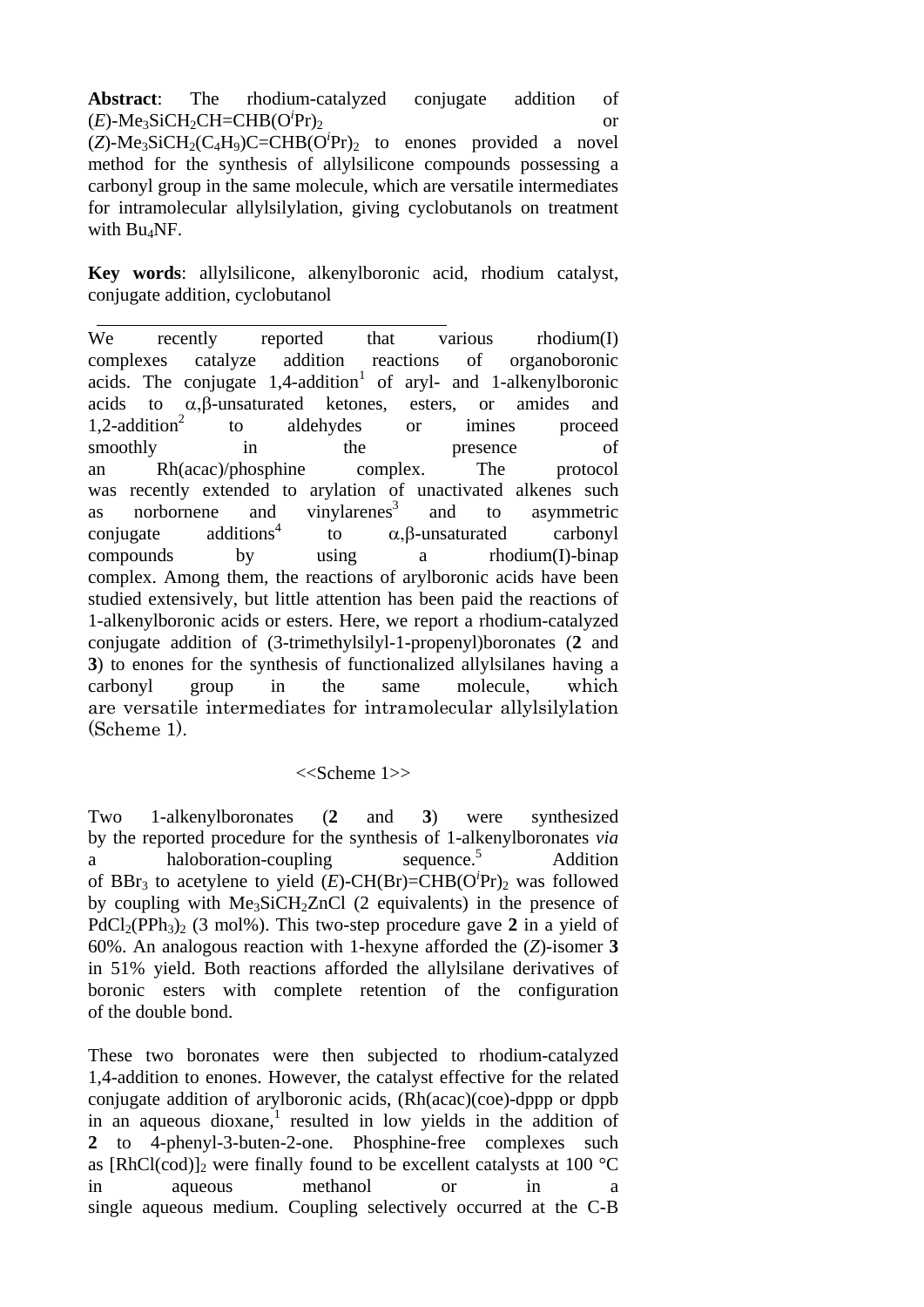bond, and the C-Si bond remained intact during the reaction. Representative results are summarized in Table 1.

#### <<Table 1>>

Addition of **2** or **3** to the representative enones proceeded smoothly at 100 °C in the presence of  $[RhCl(cod)]_2$  (1.5 mol%) in aqueous methanol. High isolated yields often exceeding 90% were easily achieved for the representative  $\alpha, \beta$ -unsaturated ketones (entries 1-4, 6-13). Although the corresponding aldehydes resulted in significantly low yields with several byproducts, [RhOH(cod)]<sub>2</sub><sup>1d</sup> was found to be a better catalyst to provide **4e** (43%) (entry 5). The stepwise addition to dibenzalacetone afforded a double-addition product (**4h** and **5e**), depending upon the stoichiometry of **2** or **3** (entries 8 and 13). (*E*)- and (*Z*)-configurations of **2** and **3** were completely retained.

Allylsilanes thus synthesized (**4**, **5**) are versatile intermediates for intramolecular allylsilylation, as was previously demonstrated in fiveor six-membered cyclization.<sup>6,7</sup> Lewis acids such as  $TiCl<sub>4</sub>$  and  $BF<sub>3</sub>$ , and F-bases such as tetrabutylammonium fluoride (TBAF) and CsF have been used for cyclization. Although the treatment of **4** or 5 with BF<sub>3</sub> or TiCl<sub>4</sub> failed to yield any cyclization products, it was very interesting that TBAF<sup>8</sup> selectively provided cyclobutanols (6) as the sole product at a temperature lower than  $0^{\circ}$ C. On the other hand, six-membered cyclization to **7** was predominat at room temperature (r.t. for 1 h, 34% for **4d**). Thus, the reaction provided a kinetic product **6** at a temperature lower than 0°C, while the reversibility of TBAF-induced allylsilylation<sup>9</sup> led to cyclohexanol (**7**) at higher temperature. The stereochemistry established by NOESY demonstrated the selective formation of **6** for (*E*)-allylsilanes (**4**).

### <<Scheme 2>>

*Typical procedures*. The synthesis of 2-ethenyl-1-methyl-3-phenylcyclobutanol (**6d**) is representative. A flask charged with  $[RhCl(cod)]_2$  (0.015 mmol, 3 mol%) was flashed with argon. Methanol (3 ml), water (1 ml), 4-phenyl-3-buten-2-one (1 mmol), and **2** (2 mmol) were successively added. The resulting mixture was then stirred at 100 °C for 20 h. Chromatography over silica gel with hexane/ether  $(9/1)$  gave 7-trimethylsilyl-4-phenyl-5-hepten-2-one (**4d**) in 84% yield. To a solution of **4d** (0.5 mmol) in THF (10 ml) was added a solution of Bu<sub>4</sub>NF in THF (Aldrich; 1.0 M, 0.75 mmol) at 0 °C. After being stirred for 1 h, the product was extracted with ether, washed with brine, and dried over  $MgSO<sub>4</sub>$ . Chromatography over silica gel with hexane/ether (9/1) afforded **6a** in 79%. IR (neat) 3350 cm<sup>-1</sup>; <sup>1</sup>H NMR  $(400 \text{ MHz}, \text{CDCl}_3)$ : δ 1.32 (s, 3H), 2.06 - 2.13 (m, 1H), 2.27 (bs, 1H), 2.39 (dd, *J* = 7.05, 11.0 Hz, 1H), 2.86 - 2.93 (m, 2H), 5.10 (d, *J* = 16.8 Hz, 1H), 5.10 (d, *J* = 11.5 Hz, 1H), 5.92 (ddd, *J* = 6.7, 11.5, 16.1 Hz,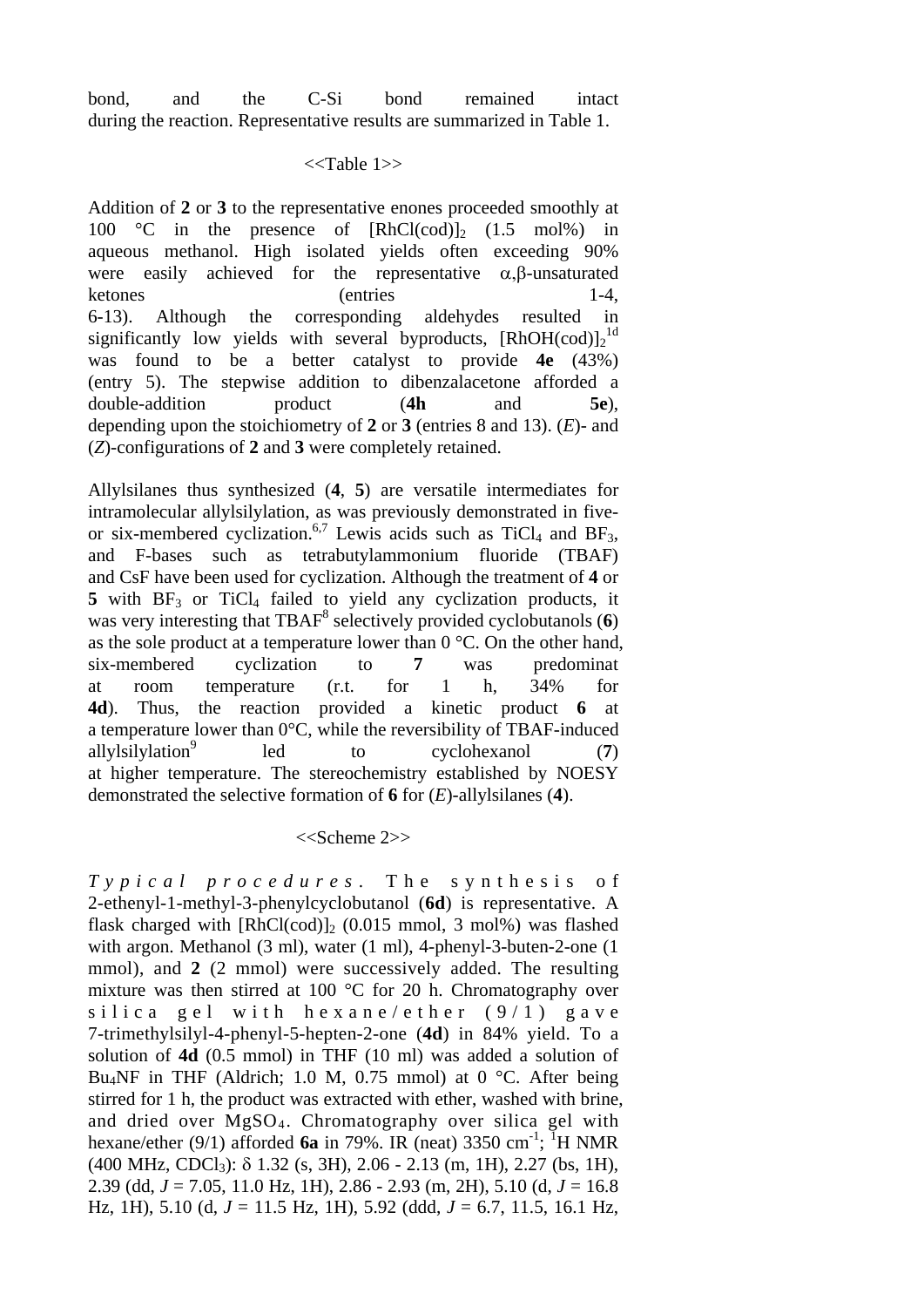1H), 7.18 - 7.30 (m, 5H); <sup>13</sup>C NMR (100 MHz, CDCl<sub>3</sub>): δ 143.7, 135.9, 128.3, 126.6, 126.1, 116.7, 72.3, 59.7, 42.7, 45.5, 23.0; MS (EI): *m/z* 188(M<sup>+</sup> , 13), 171(6), 147(8), 130(100), 115(8), 91(17), 73(10), 53(10), 43(28); HRMS calcd for C<sub>13</sub>H<sub>16</sub>O 188.1201, found 1 8 8 . 1 2 0 1 .

#### **References**

(1) a) Sakai, M.; Hayashi, H.; Miyaura, N. *Organometallics* **1997**, *16*, 4229.

b) Hara, S.; Shudoh, S.; Ishimura, S.; Suzuki, A. *Bull. Chem. Soc. Jpn.,* **1998**, *71*, 2403. c) Batey, R. A.; Thadani, A. N.; Smil, D. V. *Org. Lett.* **1999**, *1*, 1683. d) Itooka, R.; Iguchi, Y.; Miyaura, N. *Chem. Lett*. **2001**, 722.

- (2) a) Sakai, M.; Ueda, M.; Miyaura, N. *Angew. Chem. Int. Ed.* **1998**, *37*, 3279-3281. b) Ueda, M.; Miyaura, N. *J. Org. Chem*., **2000**, *65*, 4450. c) M. Ueda, A. Saito and N. Miyaura, *Synlett*., **2000**, 1637. d) Fürstner, A.; Krause, H. *Adv. Synth. Catal*. **2001**, 343.
- (3) a) Oguma, K.; Miura, M.; Satoh, T.; Nomura, M. *J. Am. Chem. Soc*. **2000**, *122*, 10464. b) Lautens, M.; Roy, A.; Fukuoka, K.; Fagnou, K.; Matin-Matute, B. *J. Am. Chem. Soc*. **2001**, *123*, 5358.
- (4) a) Takaya, Y.; Ogasawara, M.; Hayashi, T.; Sakai, M.; Miyaura, N. *J. Am. Chem. Soc.*, **1998**, *120*, 5579. b) Hayashi, T.; Senda, T.; Takaya, Y.; Ogasawara, M. *J. Am. Chem. Soc*. **1999**, *121*, 11591. c) Sakuma, S.; Sakai, M.; Itooka, R.; Miyaura, N. *J. Org. Chem*. **2000**, *65*, 5951. d) Hayashi, T.; Senda, T.; Ogasawara, M. *J. Am. Chem. Soc*. **2000**, *122*, 10716. e) Sakuma, S.; Miyaura, N. *J. Org. Chem*., **2001**, *66*, 8944-8946.
- (5) a) For a review, see: Suzuki, A. *Pure Appl. Chem*. **1986**, *58*, 629. b) Hyuga, S.; Chiba, Y.; Yamashina, N.; Hara, S.; Suzuki, A. *Chem. Lett.* **1987**, 1757. c) Hyuga, S.; Yamashina, N.; Hara, S.; Suzuki, A. *Chem. Lett*. **1988**, 809. d) Satoh, Y.; Serizawa, H.; Miyaura, N.; Hara, S.; Suzuki, A. *Tetrahedron Lett*. **1988**, *29*, 1811.
- (6) For reviews, a) Colvin E. *Silicon in Organic Synthesis*, Butterworths: London, **1981**; Chapter 9. b) Weber, W. P. *Silicon Reagents for Organic Synthesis*, Springer-Verlag: Berlin, **1983**; Chapter 11. c) Májetich, G. *Organic Synthesis, Theory and Applications*; Hudlicky, T., Ed.; JA I Press Inc.: London, **1989**; Vol. 1, pp 173-240. d) Schinzer, D. *Synthesis* **1988**, 263. e) Schinzer, D.; Allagiannis, C.; Wichmann, S. *Tetrahedron* **1988**, *44*, 3851.
- (7) a) Maier, M. E.; Schöffling, B. *Tetrahedron Lett.,* **1990**, *31*, 3007. b) Mekhalfia, A.; Markó, I. E. *Tetrahedron Lett.,* **1991**, *32*, 4783. c) Langer, P.; Holtz, E. *Synlett*, **2002**, 110.
- (8) Hosomi, A.; Shirahata, A.; Sakurai, H. *Tetrahedron Lett*. **1978**, *19*, 3043.
- (9) Harris, N. J.; Gajewski, J. J. *J. Am. Chem. Soc.*, **1994**, *116*, 6121.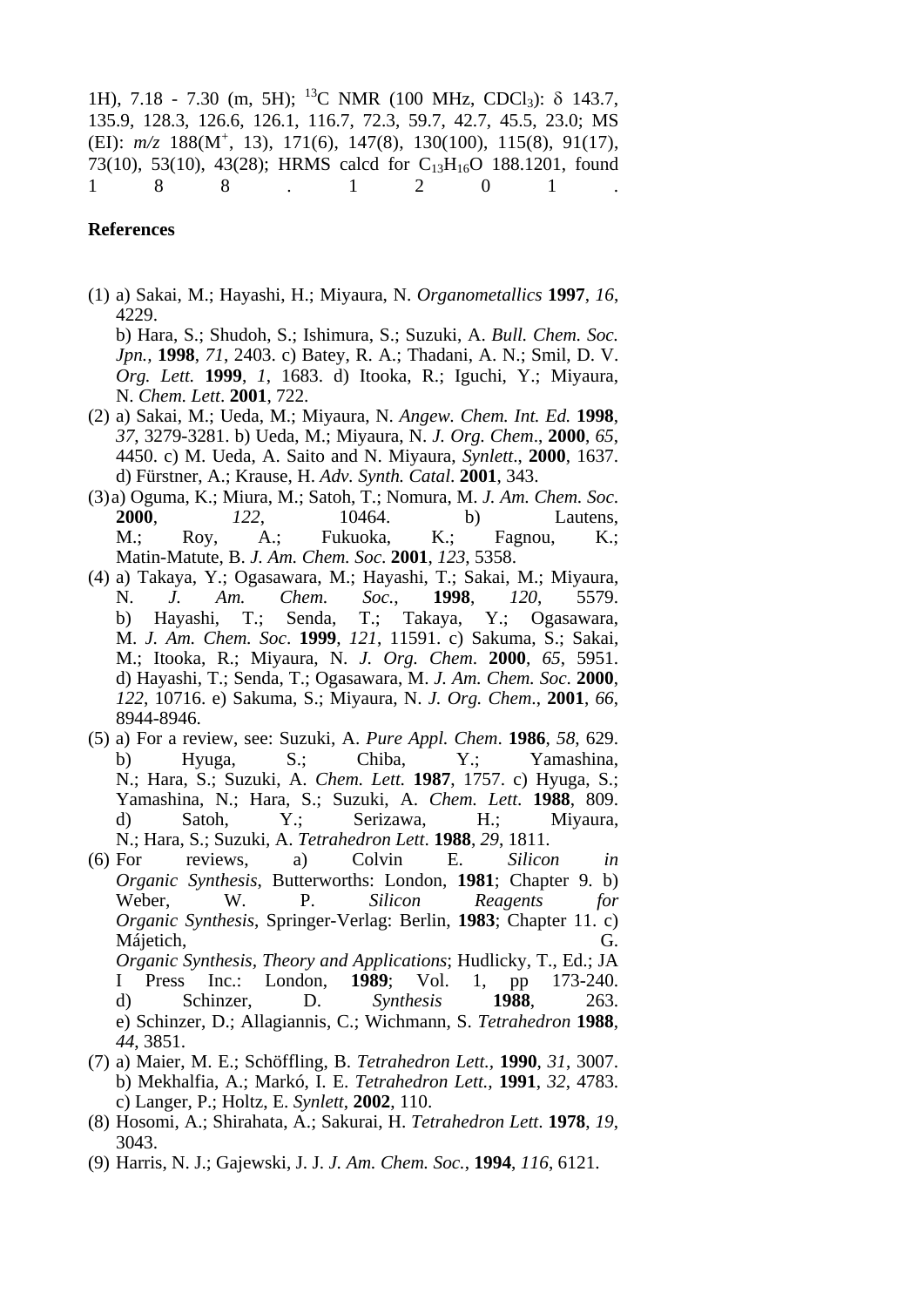| entry           | $R^1=$                               | $R^2=$   | 2/3 | product No | yield/% |
|-----------------|--------------------------------------|----------|-----|------------|---------|
|                 |                                      |          |     |            |         |
| 1 <sup>b</sup>  | Η                                    | Me       | 2   | 4a         | 81      |
| $2^b$           | CH <sub>3</sub>                      | Ph       | 2   | 4b         | 93      |
| 3               | Ph                                   | Ph       | 2   | 4c         | 94      |
| 4               | Ph                                   | Me       | 2   | 4d         | 84      |
| 5¢              | Ph                                   | н        | 2   | 4e         | 43      |
| 6               | cyclo-C <sub>6</sub> H <sub>11</sub> | Me       | 2   | 4f         | 62      |
| 7               | 2-cyclohexenone                      |          | 2   | 4g         | 60      |
| 8d              | Ph                                   | CH=CHPh  | 2   | 4h         | 71      |
| 9               | Ph                                   | Me       | 3   | 5a         | 79      |
| 10              | Ph                                   | Ph       | 3   | 5b         | 84      |
| 11              | CH <sub>3</sub>                      | $C_4H_9$ | 3   | 5c         | 65      |
| 12              | 2-cyclohexenone                      |          | 3   | 5d         | 53      |
| 13 <sup>d</sup> | Ph                                   | CH=CHPh  | 3   | 5e         | 98      |

Table 1. Rhodium-Catalyzed 1,4-Addition of 2 or 3 to Enones<sup>a</sup>

a) All reactions were carried out at 100 °C for 20 h in the presence of 2 or 3 (2 eqs),  $[RhCl(cod)]_2$  (1.5 mol%) in MeOH/H<sub>2</sub>O (3/1), unless otherwise noted. b) 2 or 3 (1.2 eqs) was used. c) [RhOH(cod)]<sub>2</sub> (1.5 mol%) was used. d) The double addition to two double bonds was conducted in the presence of 2 or 3 (4 eqs).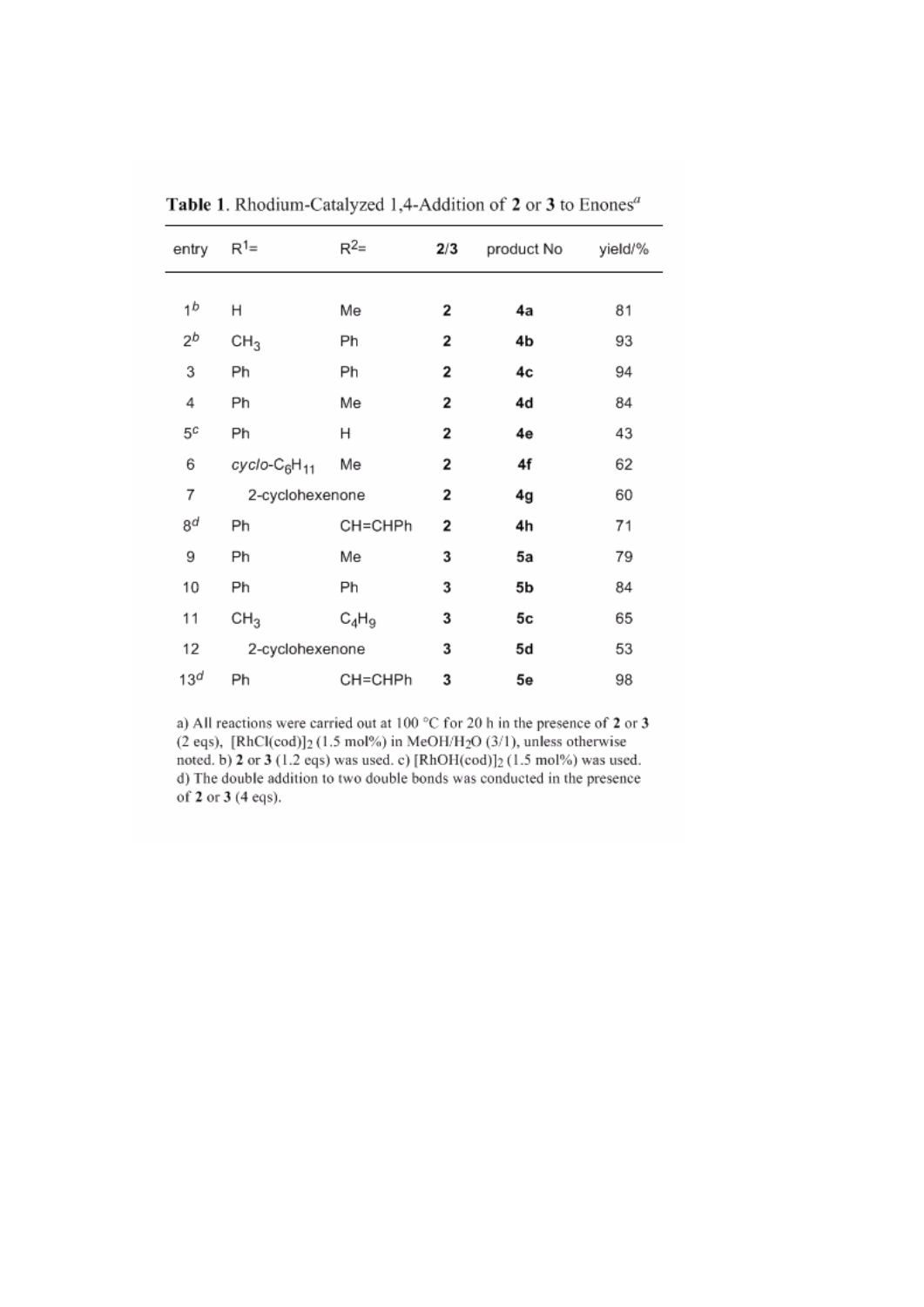

**Scheme 1**. Rhodium-Catalyzed 1,4-Addition to Enones